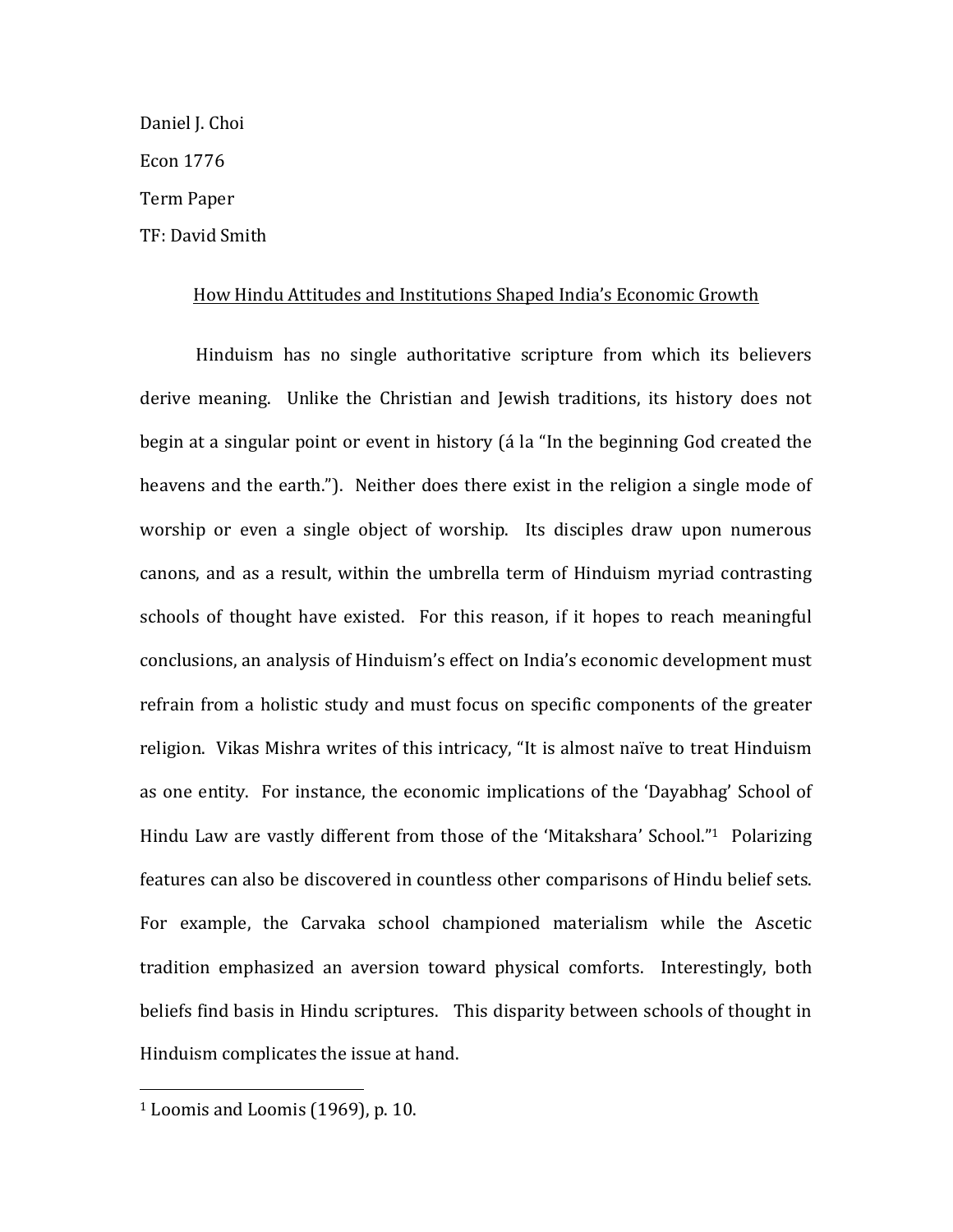This study attempts to establish an analysis of the correlations and possible causations regarding certain Hindu beliefs and India's economic history. It seeks not to make sweeping generalizations about Hinduism, but rather to concentrate on specific aspects of the religion as they relate to the nation's secular development. To that end, this paper will examine various attitudinal and institutional characteristics of Hinduism and will be generally structured by the enumeration and discussion of these concepts. In doing so, it may be enlightening to also examine within this context other closely related religions such as Buddhism and Jainism. This is by no means an all-encompassing study, but it does address many important connections between Hindu beliefs and structures and India's economic development.

## **A Brief Survey of Hindu Beliefs**

To analyze effectively the ramifications of Hindu attitudes and institutions upon India's economic development, it is necessary to first gain a basic understanding of the beliefs of Hinduism itself. With an existence spanning several millennia, Hinduism in one form or another has outlasted even the greatest of human civilizations. Its history can be generally divided into three periods based on the prevailing beliefs of each time  $-$  the ancient, the medieval, and the modern period. This study primarily focuses on aspects of Hinduism promulgated during the ancient period, as most followers of Hinduism derive their beliefs from the scriptures of this epoch. Thus, emphasis has been placed on that era in the following historical description.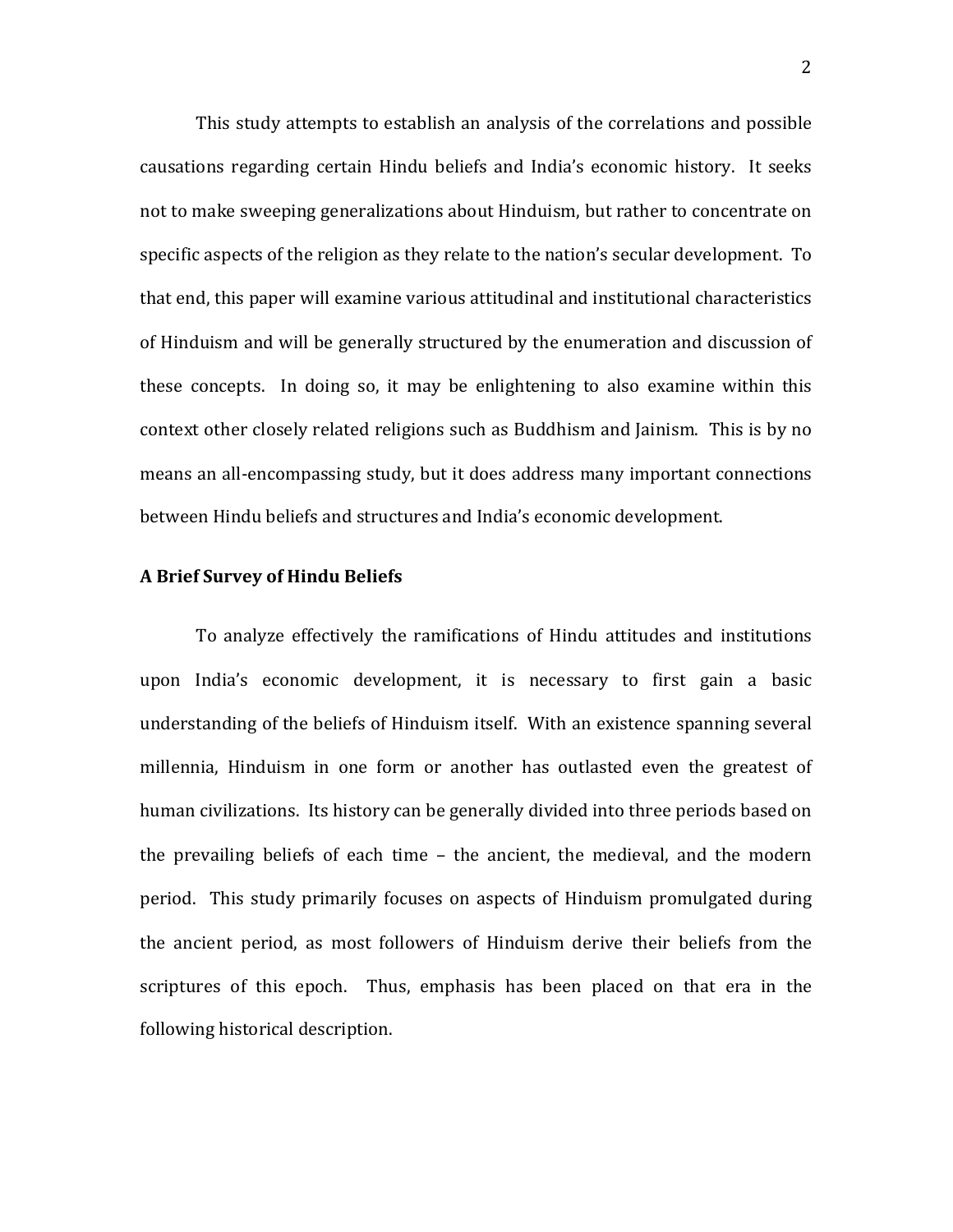The roots of ancient Hinduism can be traced back several millennia to the Vedic period  $(2000 \text{ B.C.} \sim 500 \text{ B.C.})$ , during which the *Vedas*, scriptures upon which orthodox Hinduism is now based, were written. The *Vedas* can be separated into three categories, the *Mantras*, the *Brahmanas*, and the *Aranyakas* along with the *Upanishads*. Hindu literature in this era, like in following eras, was created over the course of several hundred years and by many different authors. The use of the word "literature" here is misleading  $-$  the texts were conveyed by means of oral tradition until around the time of the Maurya Empire.

The significance of the *Mantras* lay in their establishment of gods (or a godly figure) that administered the *rita*, or cosmic order. The concept of *rita*, the predecessor of modern Hindu ideas of *karma* and *dharma*, was very important to creating the rituals that became the defining feature of the Vedic tradition. Kenneth Morgan writes, "The gods were considered guardians of both [moral and natural order] and so they had to be propitiated by means of sacrifice. Thus, in the course of time, the punctilious performance of sacrifices came to be considered very necessary for the maintenance of the world and its natural and moral laws."<sup>2</sup> The rituals took up great importance, and to ensure that the oral incantations were executed correctly to appease the gods, a class of trained priests was established that would eventually form the *brahmin* class in the caste system.

This early period of Vedic ritual was followed by the age of the *Brahmanas*, during which *varna dharma*, or the law of castes, came into existence. The canon of

 $2$  Morgan (1953), pg. 29.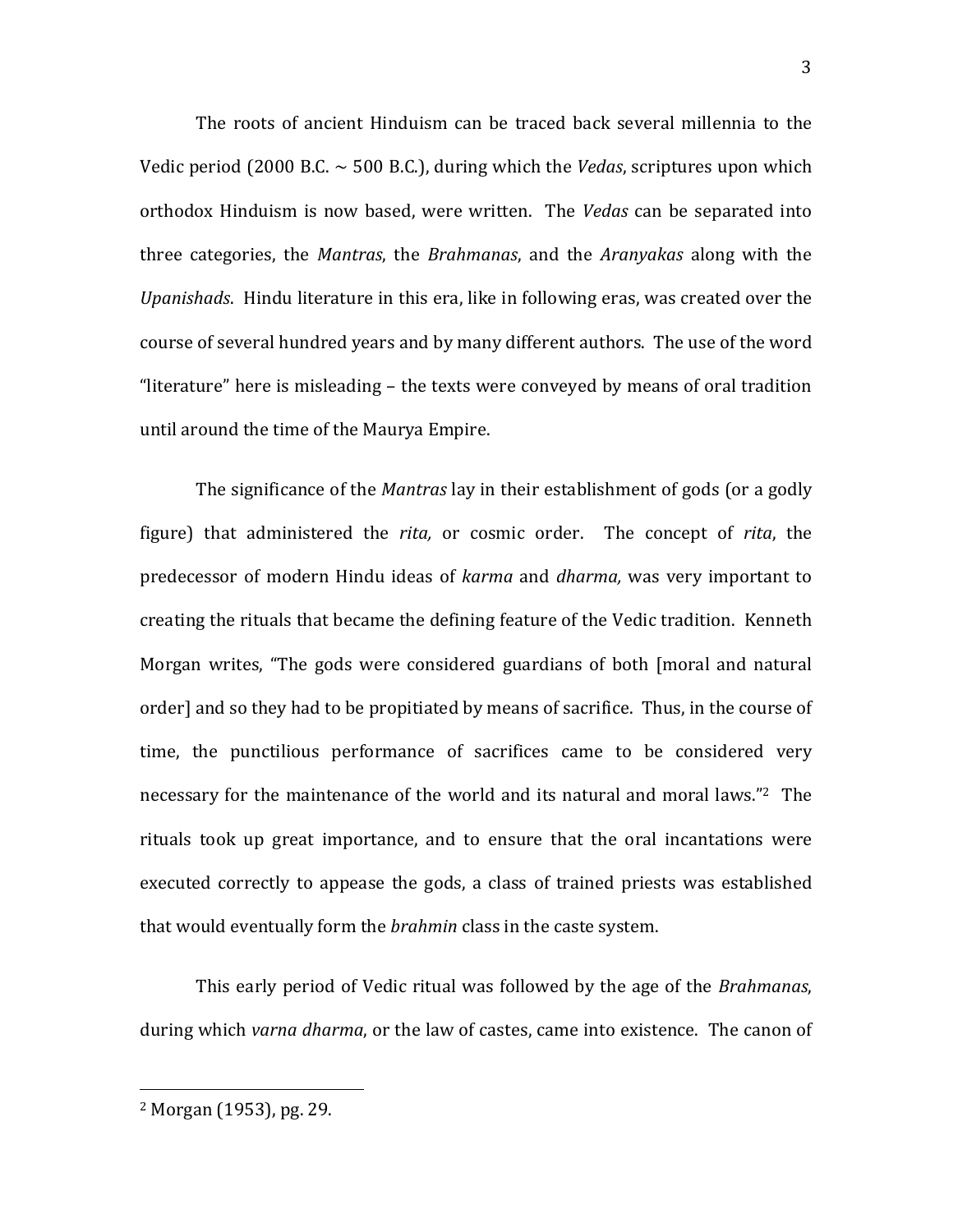castes stated that society would be split into different social classes, with the Brahmins, or priestly class, at the top. There is no evidence that at this time social class was determined by birth, like the caste system of the medieval period and sometime afterward.

The last era of the Vedic period, that of the *Aranyakas* and the *Upanishads*, heralded a reduction in the significance of rituals. The *Upanishads*, sometimes known as the *Vedanta*, or the "end of the *Veda"*, emphasized the individual role in achieving a cosmic consciousness. Rather than resorting to elaborate rituals performed by a separate, ruling class, believers were encouraged to seek the divine beings within themselves. This inner divinity was called *atman*, and the discovery and release of *atman* became the sole purpose for human life. Morgan explains, "The supreme knowledge was the knowledge of the self, the *atman*. All efforts were made to secure this highest knowledge. Thus the sacrificial religion of the age of the *Brahmanas* based on caste. . . gave place to the intensely personal religion. . . In this new religion, liberation took the place of heaven, higher knowledge of sacrifice.  $\cdot$  "3 The teachings of the *Upanishads* formed the basis for much of the beliefs that would become increasingly representative of orthodox Hinduism.

### **Post-Vedic Attitudes and Their Economic Ramifications**

 $3$  Morgan (1953), pg. 31.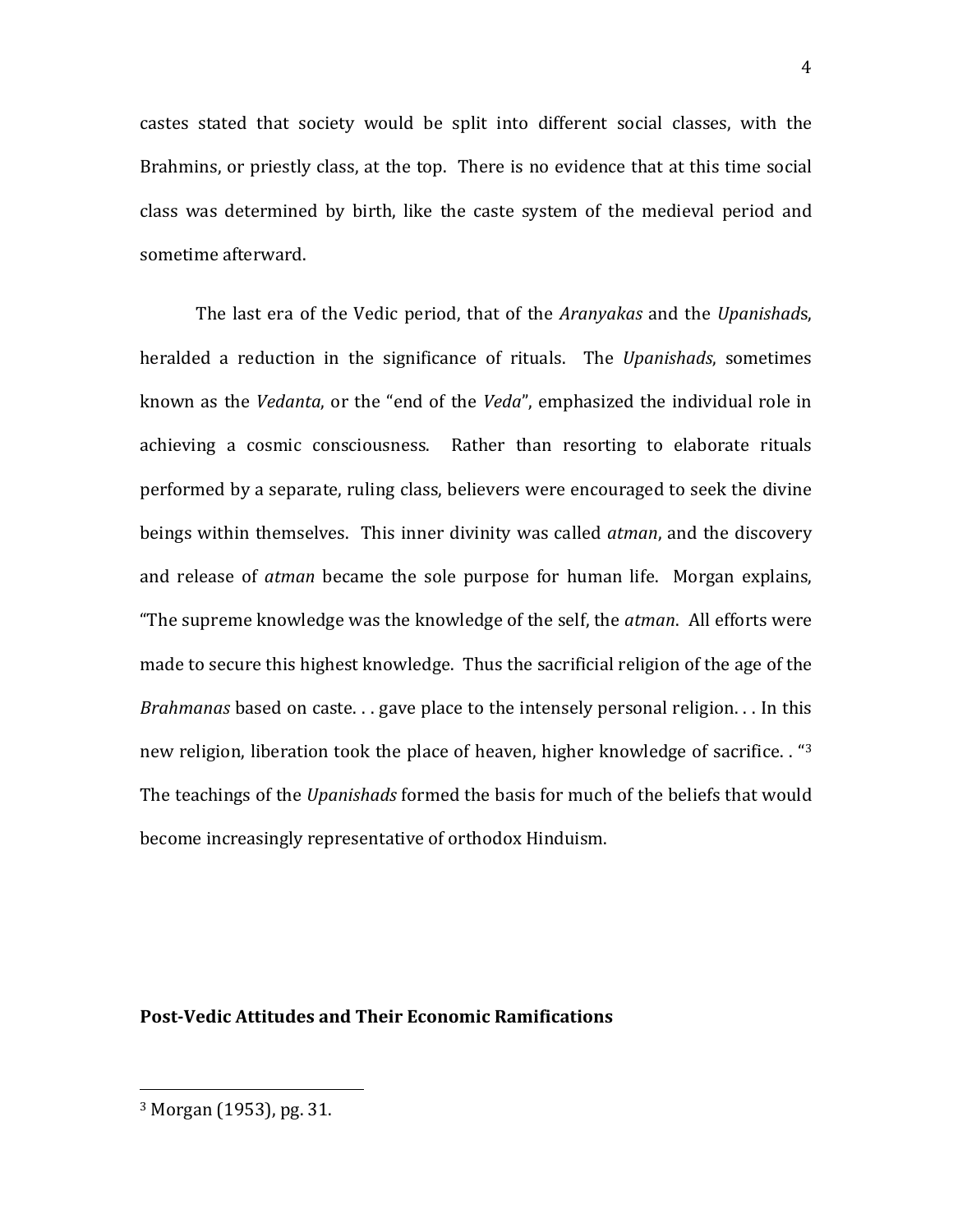Following the Vedic period, Hinduism faced a rapidly evolving world. Influenced by the Upanishadic values espoused near the end of the previous era, its followers developed three concepts that would have lasting socio-economic consequences – the transmigration of souls, *karma*, and release from rebirth.<sup>4</sup> Morris provides insight into the religious consequences of these beliefs, "The highest goal in Hinduism is *moksha*, salvation by release from *karma*, the wheel of eternal rebirths. The concept of *moksha* sets as the ultimate value the ideal of perfect asceticism, of absolute wantlessness."<sup>5</sup> These religious beliefs, developed from Hindu concepts proposed during the Vedic period, together formed the basis for the widespread proliferation of Hindu ascetics who eschewed material possessions and lived a life of simplicity in self-reflection.

The growing popularity of this lifestyle had interesting ramifications economically. Adherence to asceticism naturally restrains an individual's materialistic desires, or at the very least, the pursuit of these desires. As a result, one would expect decreased entrepreneurship and investment in an Indian world brimming with asceticism. However, the exact opposite may have in fact been true. Vikas Mishra explains, "To the extent that asceticism encouraged austerity amongst people who continued their normal economic activities, especially the business

 $4$  According to the doctrine of transmigration, the human soul undergoes a cycle of rebirths after the deaths of its physical manifestations. In his next life, by the law of *karma*, an individual will be either rewarded or punished for his performance in his current life. This cycle is generally believed to continue forever. There exists, however, one way to escape the rebirthing cycle, and that is through self-realization. By achieving a heightened self-realization and oneness with the universe, the Hindu follower can achieve a cessation of his individual experience and union with God.  $5$  Morris (1967), p. 591.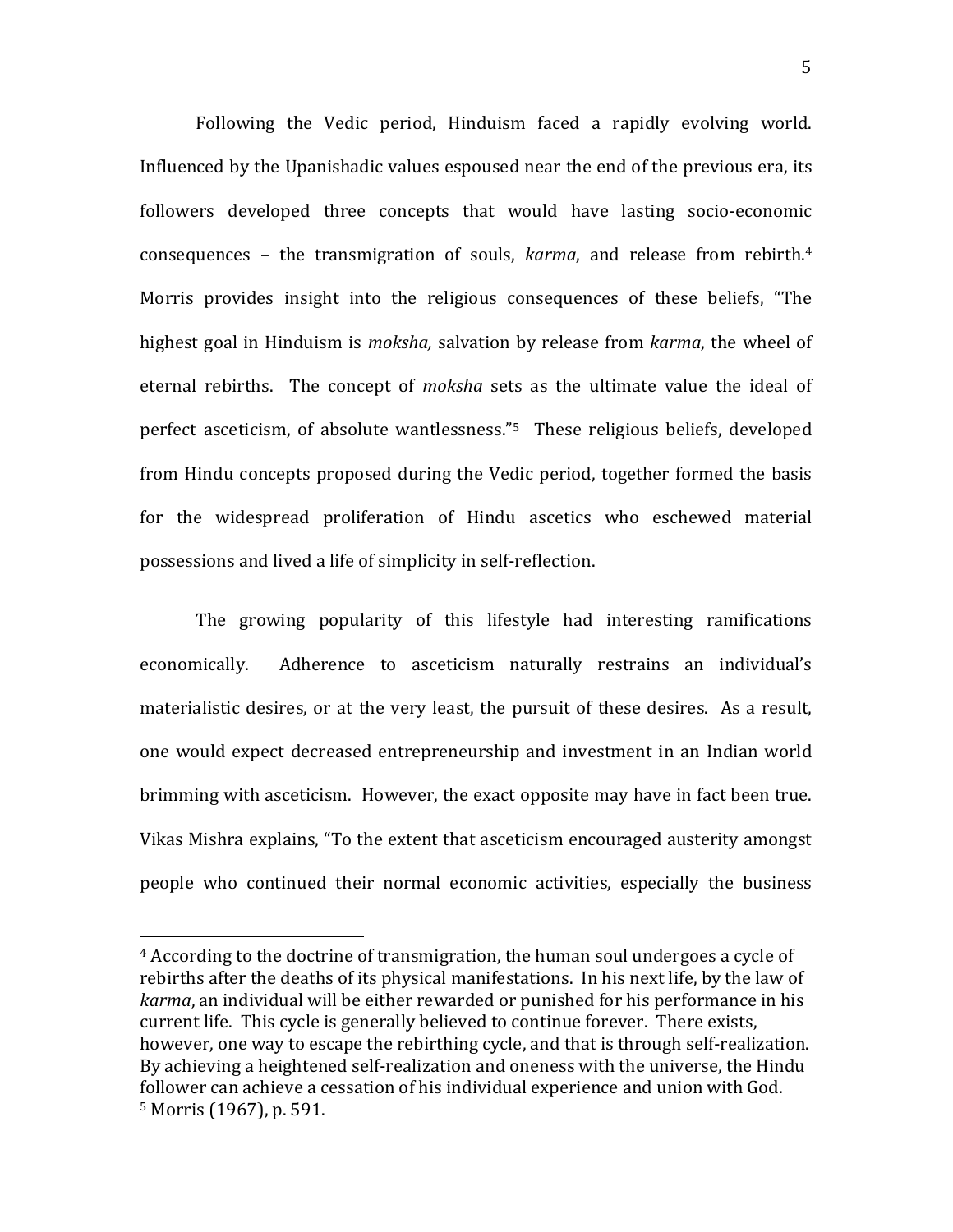classes, the amount of savings was bound to increase and. . . the propensity to invest received some encouragement." $6$  This suggests that asceticism, rather than hindering ancient India's economic development, could have actually contributed to it by encouraging increased savings. Further evidence that the evolution of post-Vedic Hindu attitudes supported economic growth lies in their rejection of old, wasteful Vedic rituals. Mishra continues, "There was a definite decline in the importance of ritual and the priestly classes, which led to a reduction in waste and unproductive consumption."<sup>7</sup> By indirectly encouraging an increase in saving and a reduction of unproductive consumption, the ascetic movement of post-Vedic Hinduism promoted a socio-economic environment more conducive to growth than those of previous periods.

Concurrent to the growth of asceticism occurred the atheistic revolution due in large part to Mahavira and Gautama, the progenitors of Jainism and Buddhism, respectively. To be clear, atheism in this context refers not to a disbelief in god or an unspiritual nature, but rather to these religions' refusal to accept the *Vedas* as eternal and supremely authoritative. Though sharing with the Hindu tradition the beliefs in transmigration, *karma*, and release from rebirth, Jainism and Buddhism rejected Hindu concepts of the supernatural, the Vedic rituals, and the caste system that had already begun to grow stale to some over the several centuries since its introduction. To many Hindus left disenchanted with their belief system, these two new religions provided a welcome change. Followers of Jainism and Buddhism

 $6$  Mishra (1962), p. 24.

<sup>7</sup> *Ibid.*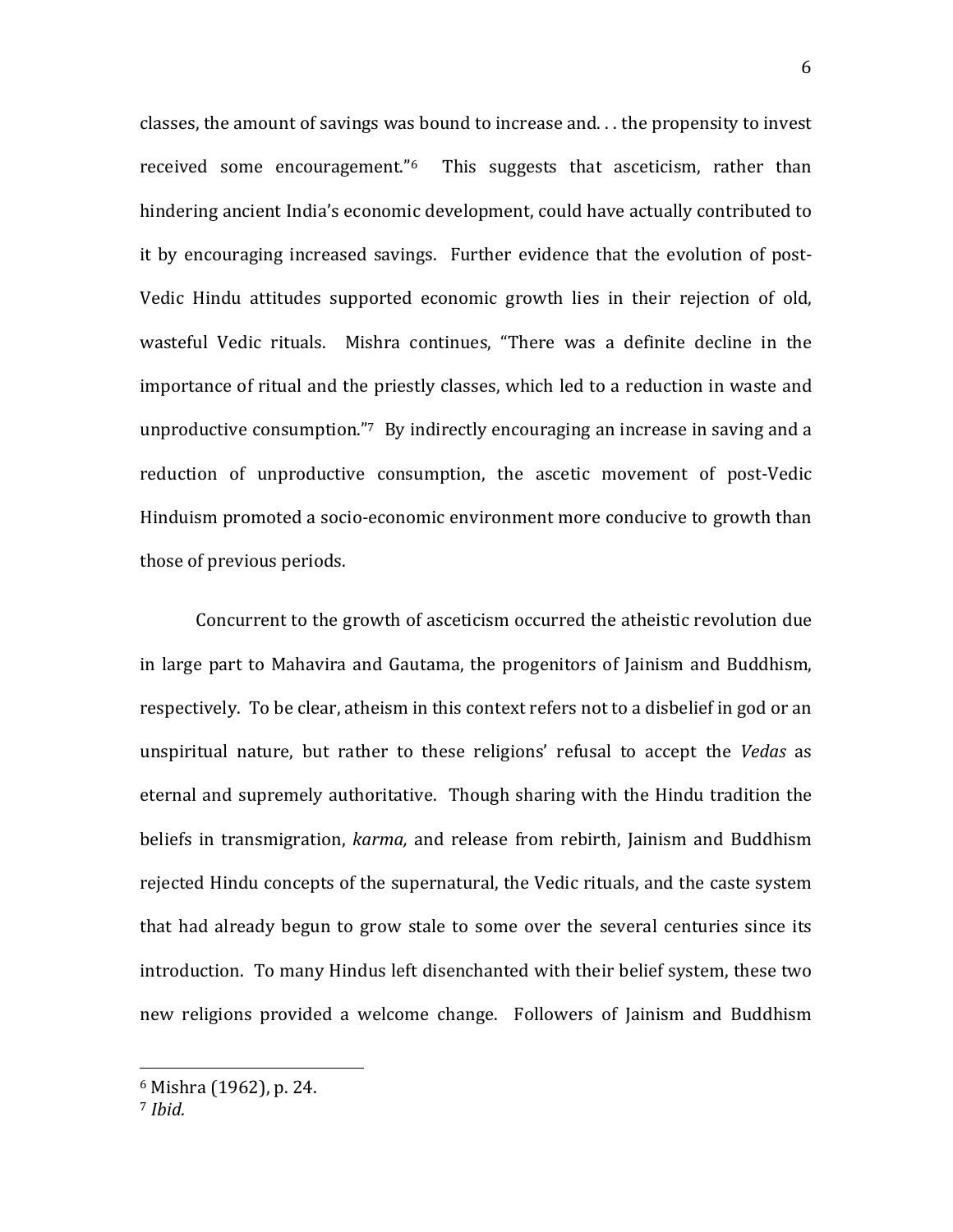were encouraged to replace traditional thinking with new, rationalistic thought, which led to the further exploration of new economic possibilities. Mishra explains, "To the extent that the atheistic revolution set men free from dependence upon heavenly powers and helped cultivate a rationalistic attitude towards life and the universe, the attitude towards material progress tended to become more favourable and knowledge, its economic application, and consumption were encouraged."<sup>8</sup>

Though an emphasis on rational thought may have stimulated economic activity, this was in no way true of all of the ideas popularized during the atheistic revolution. This fact is perhaps made most clear by the *lainist* concept of *ahimsa*, which most significantly restricted the consumption of beef. One author writes, "The stress on *ahimsa* (non-injury to men and animals) restricted the pattern of consumption. This much is plain: an important source of food supply was being denied to many.  $\ldots$  Like the caste system this was to prove one of the sources of weakness to India's economic growth."<sup>9</sup> This example illustrates that India's religions and the social values they instill in their followers have historically affected India's economic development in both positive and negative ways.

One final interesting point about India's post-Vedic attitudes involves their historical backdrop. The rise of asceticism and the atheistic revolution occurred from 500 B.C. to around 100 A.D. during a period of great Indian development. The Maurya Empire, which began in 321 B.C. under Chandragupta Maurya and lasted a century and a half has been called one of the "golden ages" of India. During this

 $8$  Mishra (1962), p. 23.

 $9$  *Ibid.*, p. 27.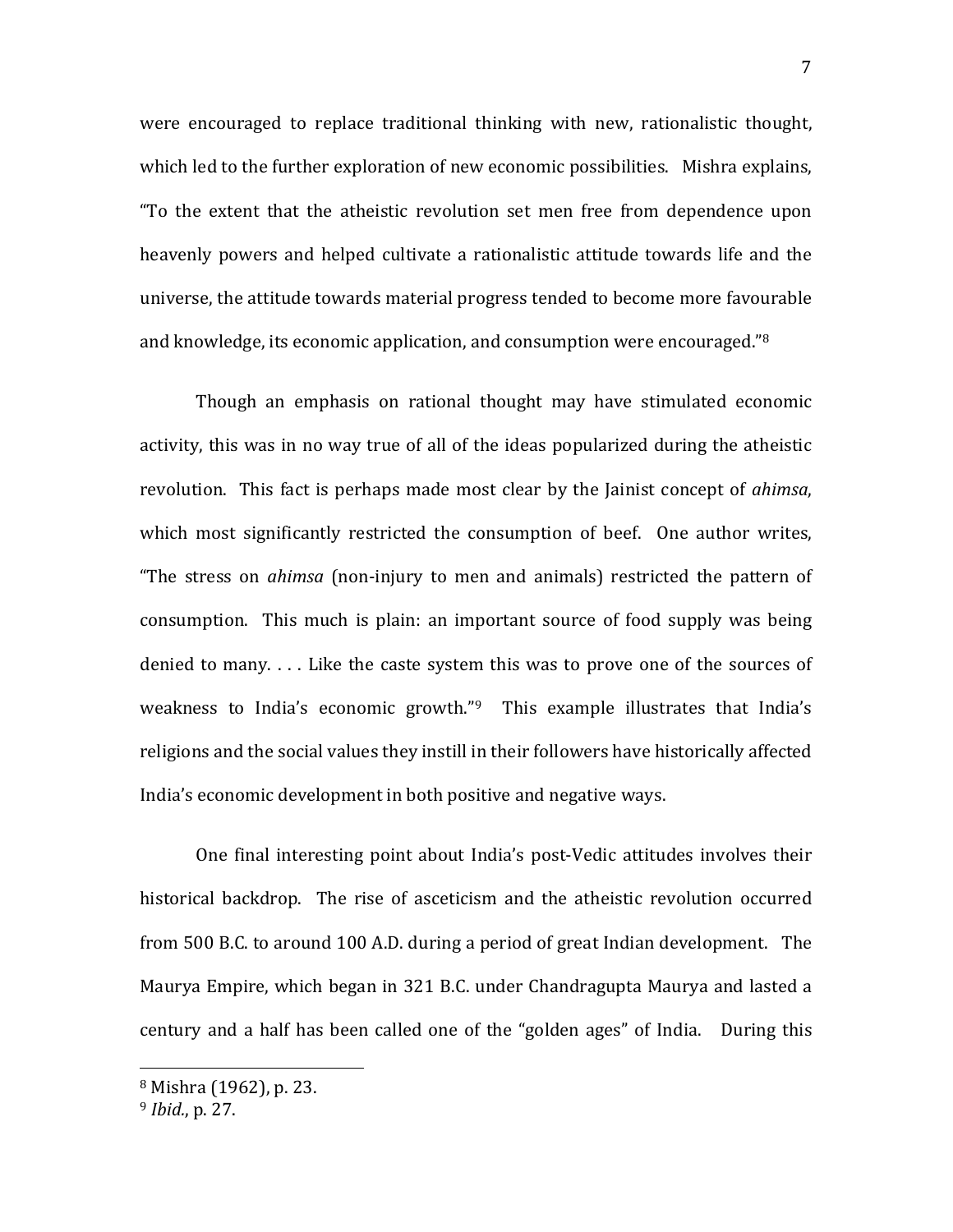period, India experienced a tremendous amount of export-led growth with trade routes reaching nearly halfway across the world. Importantly, there is evidence that a burgeoning emphasis on the individual in religious matters translated to the economic sphere, contributing to growth. A relevant article from the *American Journal of Economics and Sociology* reads, "Just as the individual was charged with the responsibility for seeking his own ultimate spiritual realization, in the sphere of economic life, he was charged with the responsibility for his own well-being. In a very clear sense, the religious imperative for self-reliance fed into the vibrant economic activity of the Maurya Empire."<sup>10</sup> This quote refers to the Vedanta belief in the existence of the *atman* and how this individualistic view of religion correlated with an individualistic view of one's own socio-economic conditions. In this case, it is clear that these religious views promoted economic growth.

### **Man and Nature: Contrasting Attitudes in India and the West**

One convincing argument that Hindu attitudes stifle economic growth rests upon the Hindu principle of *Brahman*, or oneness within the universe. Incidentally, this is one of the few concepts that have remained static in Hinduism throughout its millennia of existence, so this discussion does not rely on a chronology to impart to it relevance. This argument describes the key to technological advancement, and via causation also then to economic growth, as man's separation from nature. A. K. Saran explains, "This [separation] then, is the most important factor in the explanation of the huge technological advancement of the West achieved at an

  $10$  Dehejia and Dehejia (1993),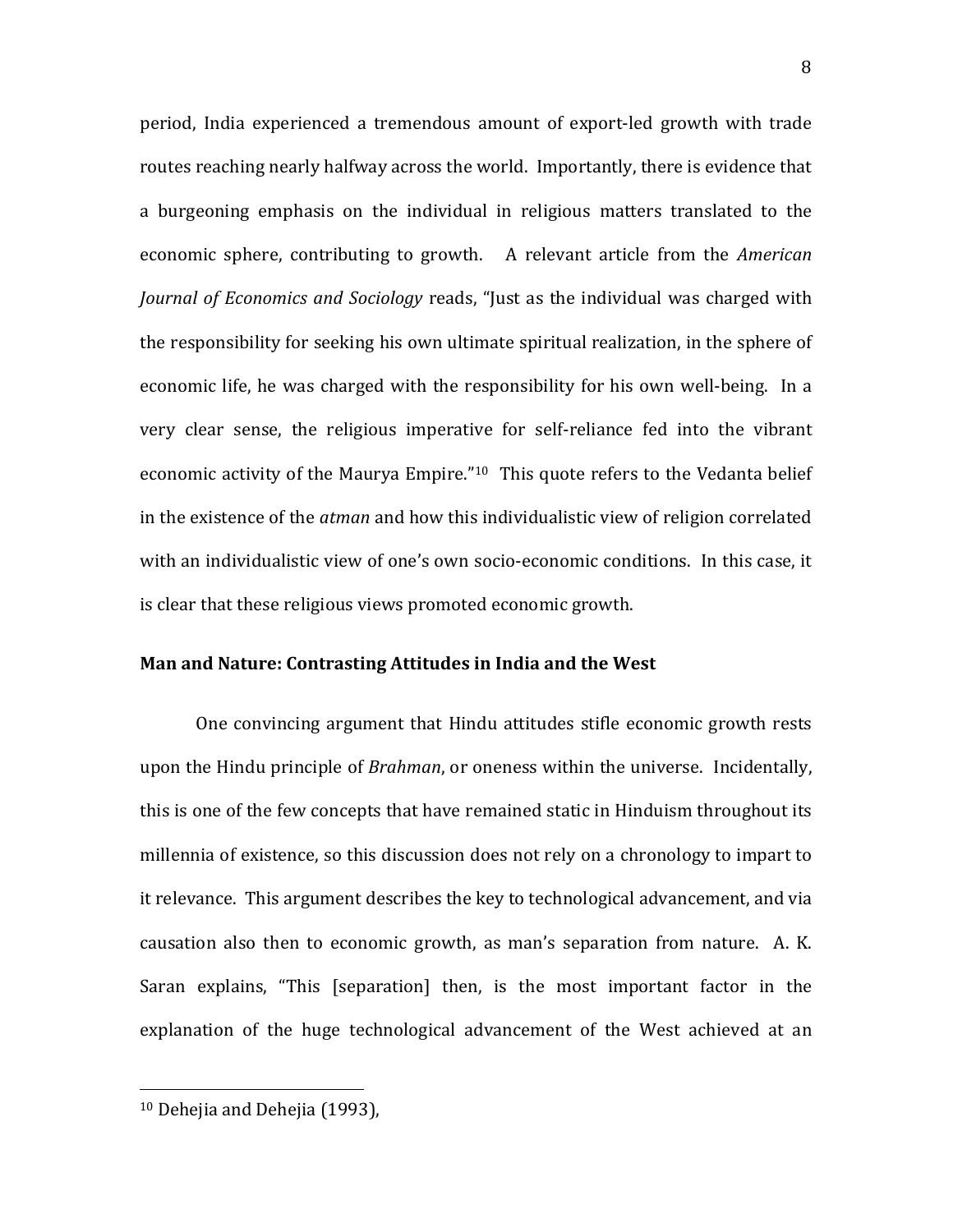unprecedented rate... Nature must be thought of and experienced as dead, alien to man : something he has to exploit and master for his own purposes."<sup>11</sup> Though this separation occurred in the West  $-$  one certainly can envision the practice of strip mining or the invention of coal power within this model of thinking  $-$  it never transpired in India because of the Hindu belief in unity within the universe. The basic tenants of Hinduism stand in direct opposition to such a separation.

Here, the author makes a distinction between traditional technology and modern technology, the former of which the Hindu tradition could grasp and the latter which stood out of its reach. A. K. Saran quotes Professor Eliade, who writes, "[In traditional technology] Nature is a hierophany. It is not only "alive", it is also "divine"; it has, at least, a divine dimension. It is, moreover, thanks to this sacred quality of Nature . . . that the alchemist thought he could obtain his transmuting agent. . . as well as his Elixir of Immortality."<sup>12</sup> He goes on to posit that it is only through the upheaval of this belief in the sanctity of nature that modern reason and technological advancement can occur. While the West followed this path, India never experienced a "throwing up of ancient technology," and thus never could experience technological development and the economic advantage that it would create. 

The author proposes three Hindu attitudes that prevent it from fostering modern technological evolution. First, he cites "the timeless and historyless character of Hinduism" which refers to the Hindu belief in eternality. Without time,

 $11$  Saran (1963), p. 88.

<sup>12</sup> *Ibid.*, p. 89.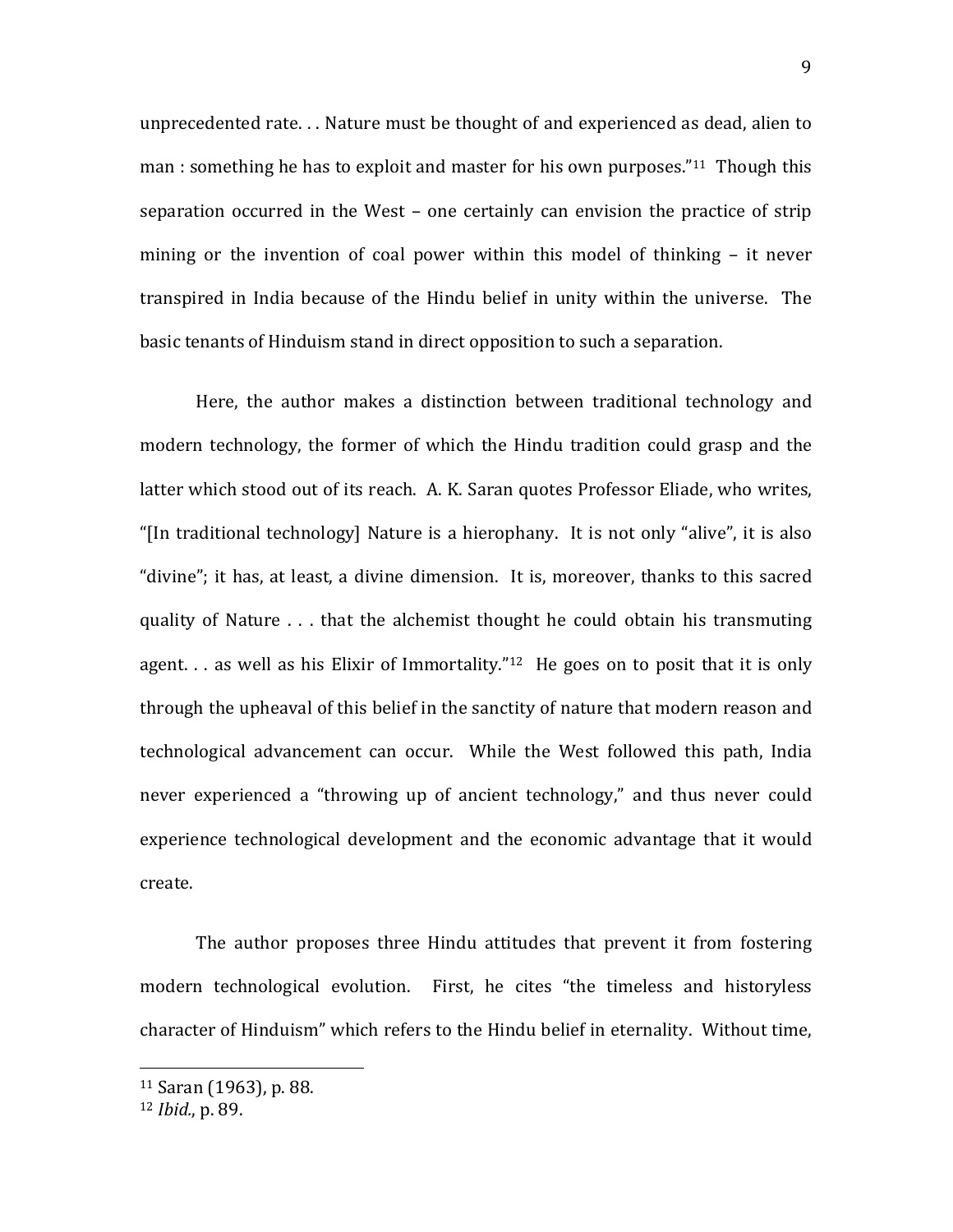thinking simply halts rather than becomes overthrown by another, more modern idea. Second, he mentions that "by turning all human action into ritual, and all thinking into contemplation of the Divine Mystery, Hinduism prevents the alienation of Man and Nature and all utilitarian or means-end conceptions of human action." Finally, he points to "the relentless self-transcendence of Hinduism." With an endless ladder of achievement to reaching spiritual enlightenment, Hinduism fosters a realistically non-achieving society.

In his study, A. K. Saran postulates that India never reached the technologically advanced level of the West because of its Hindu beliefs. This is a case in which religion can be shown to hinder Indian economic growth. By identifying the key to economic development and explaining the apparent disparity regarding that key between India and the West in terms of three Hindu attitudes, Saran establishes a negative casual relationship between Hinduism and economic growth.

#### **A Persisting Hindu Institution: The Caste System**

Though the discussion thus far has been limited to attitudinal aspects of Hinduism, one cannot overlook the influence of its institutional aspects as well. In this section, the study shifts to an examination of one of the most characteristic institutions of Hinduism  $-$  the caste system. In doing so, it first presents a brief introduction to the system and its justification in Hindu scripture and then attempts to determine its socio-economic relevance.

# **Varna Dharma**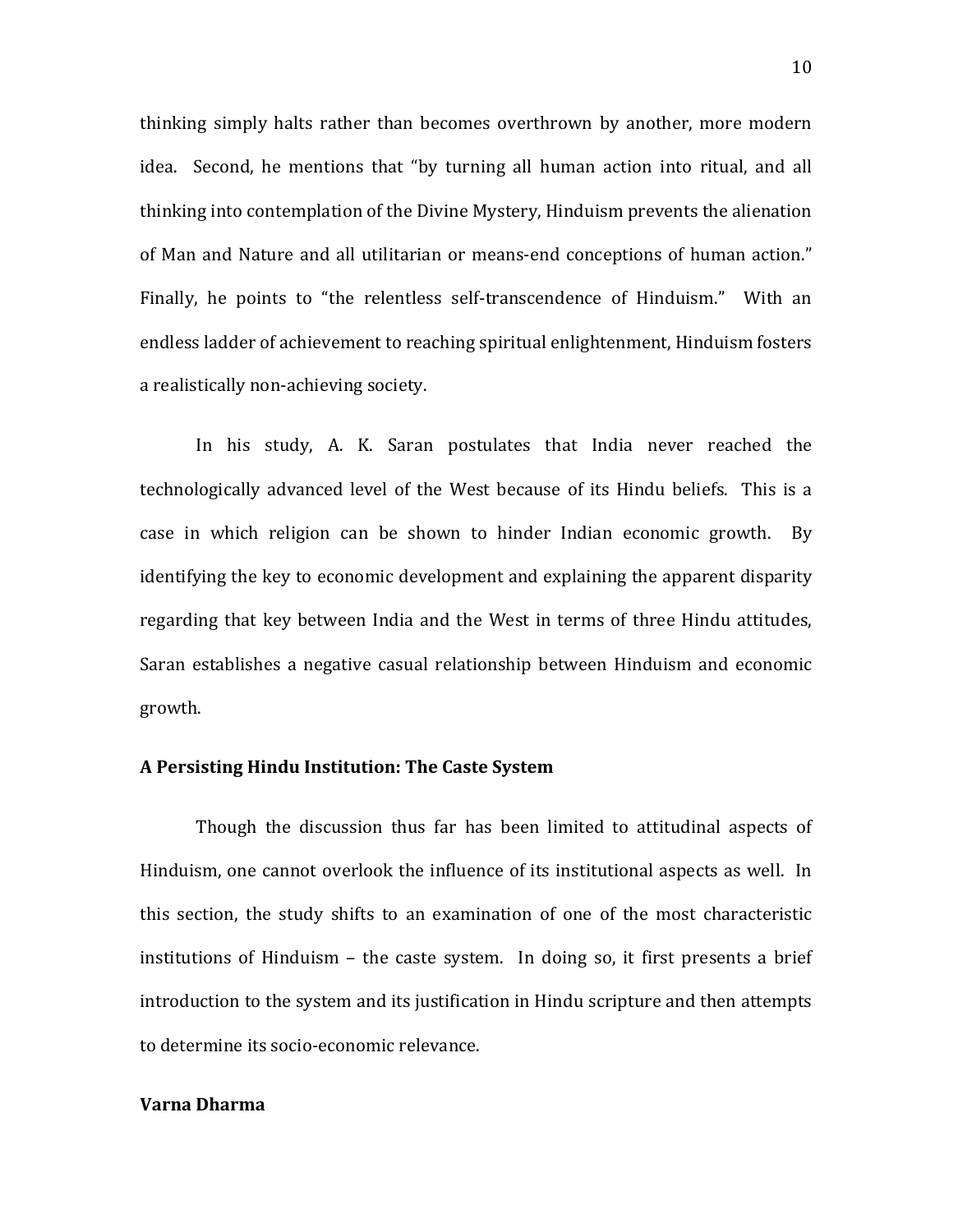*Varna dharma* refers to the governing laws of the castes, or *varnas*. Though the concept of caste first appeared in the ancient Vedic period, it was not until several centuries later that it achieved the form in which it is now widely recognized. This form included the separation of Indian society into four castes. The *brahmins* formed the highest social class and served as the designated priests and religious leaders. They performed the sacrificial rituals of the Vedic period and were thus placed at the top of the hierarchy when the caste system was introduced. Next came the *kshatrivas*, or the caste of kings and warriors. This social class included many landowners and leaders. The *kshatriyas* were followed by the *vaishyas*, the merchant class. They held domain over all occupations involving business and skilled labor and often formed guilds to protect their interests. Below the merchant class stooped the lowly *shudras*, who were the common laborers. The four castes represented a division of labor and status, and members of all castes were encouraged to stay within the confines of the duties prescribed to their position in society. The *Bhagavad Gita*, one of the most important Hindu scriptures, promotes this view, "For there is more joy in doing one's own duty badly than in doing another man's duty well. It is joy to die in doing one's duty, but doing another man's duty brings dread."<sup>13</sup> It is for this discouragement of social mobility that the caste system is most harshly criticized regarding its economic ramifications.

The beliefs upon which the caste system operated included the post-Vedic traditions of the transmigration of souls and *karma*. Adherence to one's duties was advocated in the scriptures, and so *karma* was naturally believed to punish violators

 $13$  Morris (1967), p. 591.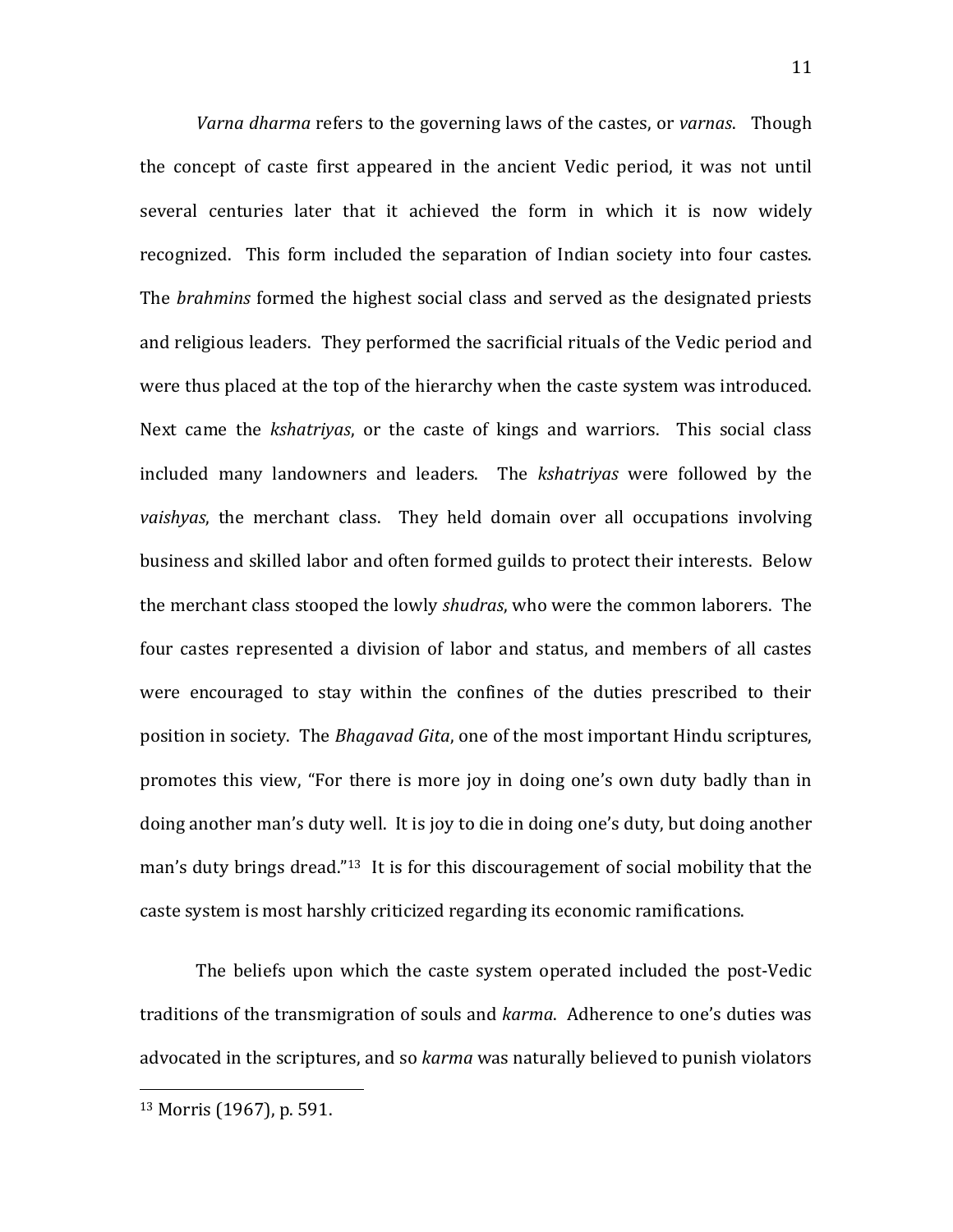in their next life. Morris explains, "By the working of *karma*, the iron law of retribution, man is born into a specific caste with a specific function in this life.  $\dots$  If one is to improve his socioeconomic position, he must do his duty and only that, aspire to no one else's status.... The reward will come in the next reincarnation."<sup>14</sup> Built on this set of beliefs, the caste system created an effective division of labor and status that was rarely questioned.

For the current discussion it is also important to note a few distinct characteristics of the system. First, the caste system represented not just a division of labor, but a division which was determined by birth. Furthermore, it featured an uncompromising segregation between members of different castes  $-$  in practice this meant intermarriages between castes and social mobility were practically nonexistent. This, however, had not always been the case. When castes were first introduced in the Vedic period, quite a bit of social mobility was afforded to individuals. It was not uncommon for a *Vaishya* or even a *Shudra* to be promoted for good deeds. It was only centuries later that the caste system ossified into a more rigidly structured doctrine. Another feature of note is that while the castes hierarchically ordered society by status, no necessary correlation existed between status and wealth or power. That is to say, a *brahmin* was not necessarily greater in wealth or power in comparison to his *vaishya* counterpart, as the caste distinction applied only to status and occupation. In fact, during periods of increased economic activity and trade, *vaishyas* often profited a great deal and were known to overtake *kshatriyas* and even *brahmins* in wealth and power.

 $14$  Morris (1967), p. 591.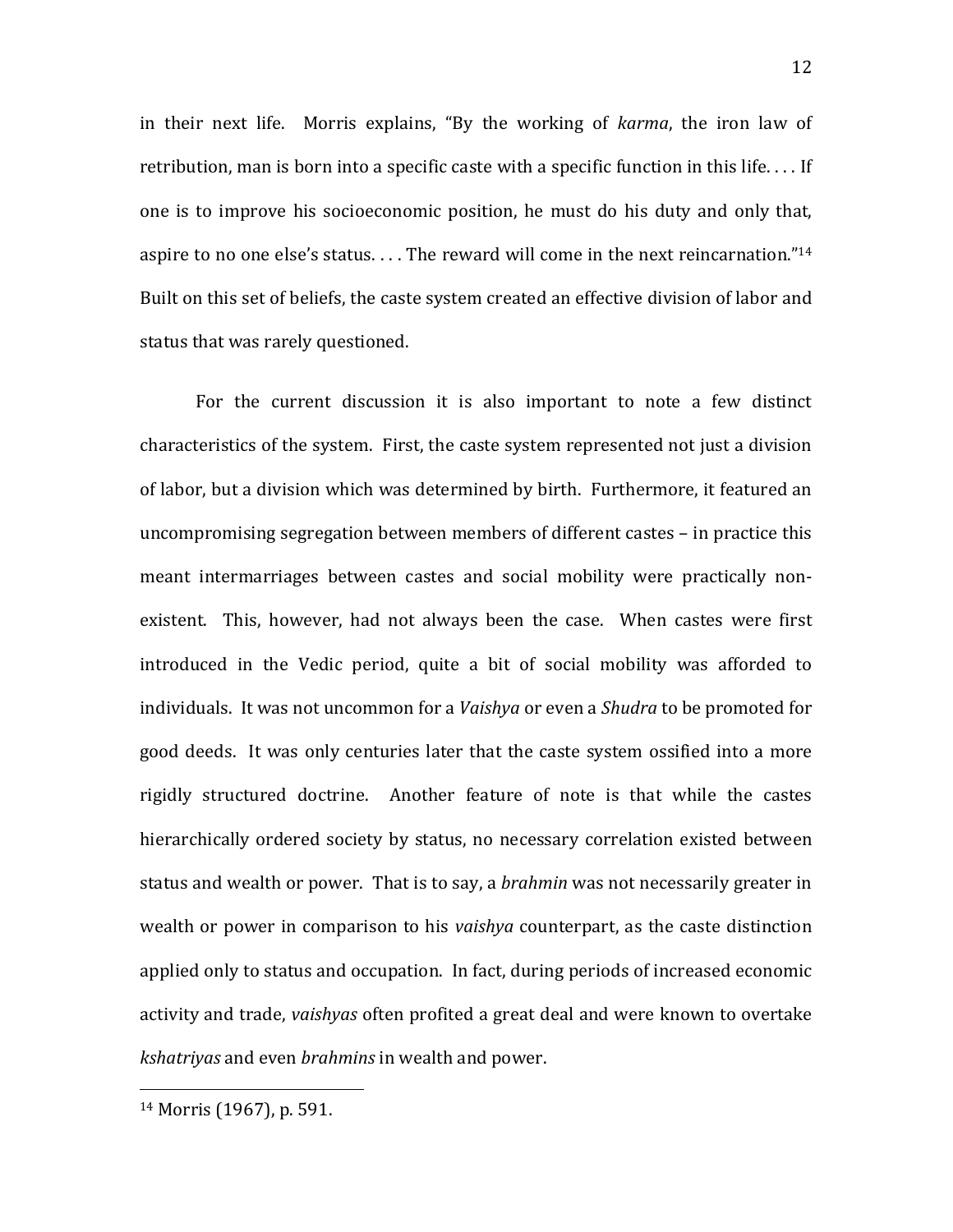### **The Caste System and Economic Growth**

It was alluded to earlier that the caste system's discouragement of social mobility hindered Indian economic development. Recent studies involving large cohorts of Indians across all castes support this connection, pointing to Hindu beliefs as its source and decreased economic activity as its effect. One report writes, "The results of recent research indicate that the culture of India's caste system combined with the religious tenants of Hinduism may discourage individual economic behavior, specifically in their decision to engage in entrepreneurial pursuits. $15$  This hypothesis, in its current vague form, cannot stand up to intense scrutiny. For further support of this argument, it is necessary to precisely define the mechanisms by which the caste system discourages individual economic behavior. Recall that the caste system enforces boundaries with regards only to status and job description. An individual's access to wealth and power is not inherent in this definition. Indeed, it was mentioned above that members of the lower class had previously risen to greater wealth and power than their higher-classed brethren. This theoretically unfettered access to wealth and power would seem to support increased individual economic behavior. It is important, however, to keep in mind to which caste those individuals who gained much belonged. Under the strict caste system, only the *vaishyas* were allowed to practice business, and so only they were given the means to economic success. All others outside of this caste, though they may have been inclined to seek riches, lacked the means by which to do so. Audretsch and his team write, "The caste system belief that only *vaishyas* (the

<sup>&</sup>lt;sup>15</sup> Audretsch (2009), p. 2.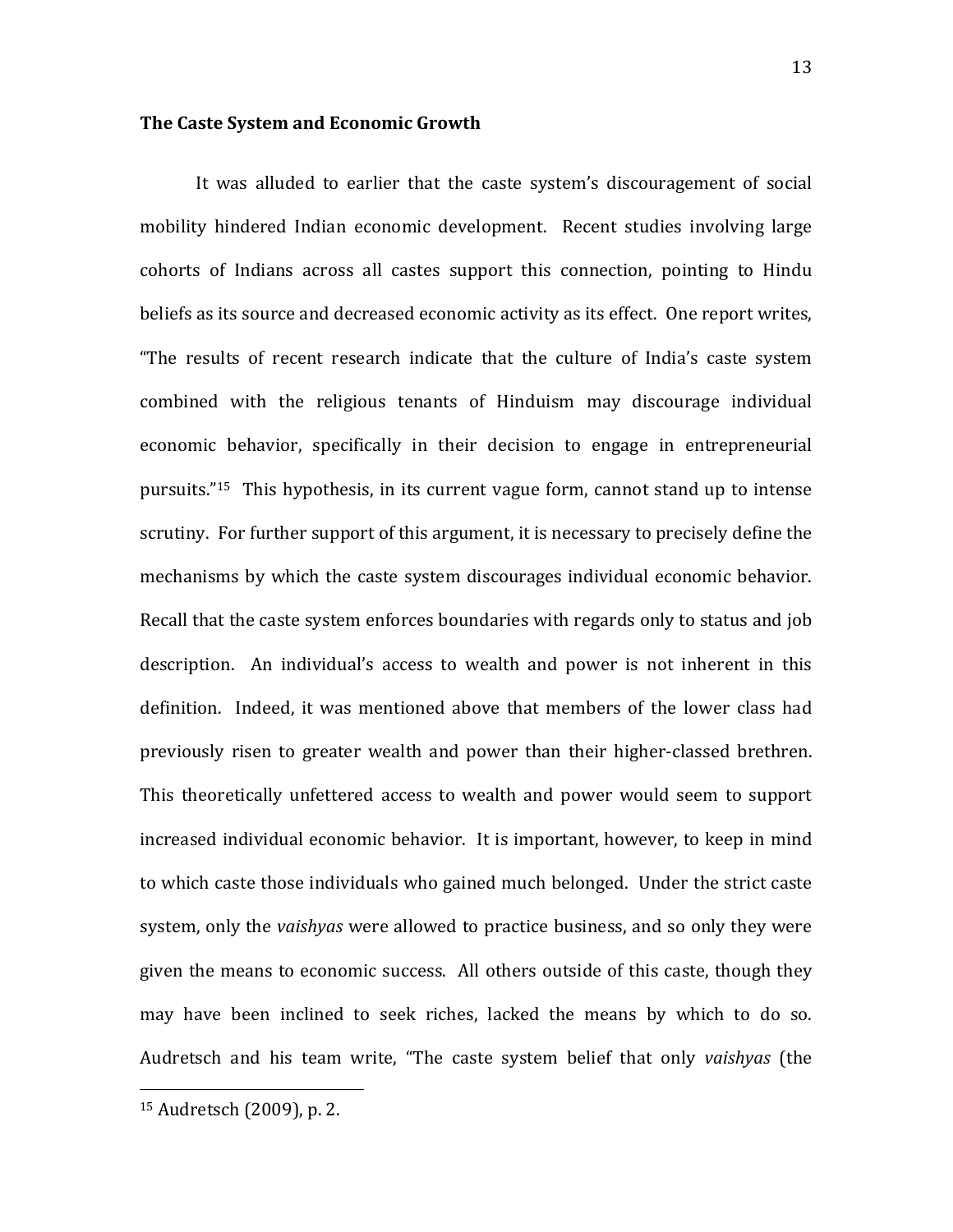merchant class of the caste system) are suited and intended to engage in business appears to cause statistically significant numbers of Hindus in lower classes to avoid entrepreneurial pursuits."<sup>16</sup> Because Hindu scripture discouraged working outside of one's duty, those born outside of the merchant class were likewise discouraged from entrepreneurship and the economically individualistic beliefs key to economic development. Empirical data support this claim. One study found that Hindus in India are 8.6 percent less likely to be self-employed compared to those who practice other religions.<sup>17</sup> Clearly, Hinduism and the caste system are strongly correlated with decreased economic activity.

Though the caste system is generally criticized for its discouragement of social mobility, it was not without its merits. It forced a division of labor that facilitated the procurement of work skills. Because a child's future occupation was known at birth, mentors could begin teaching a trade to him or her at a very young age. This style of learning contributed to economic growth, as Nadkarni explains, "Education in skills and knowledge required in hereditary occupations began quite early right at home from childhood. As families became specialized in arts and crafts, they flourished and sought even distant markets." $18$  Endowing craftsmen with the expertise and success to reach "distant markets," the caste system by dividing labor into hereditary occupations cultivated economic growth.

# **Conclusion**

 $16$  Audretsch (2009), p. 2.

<sup>17</sup> *Ibid.*

<sup>18</sup> Nadkarni (2003), p. 4790.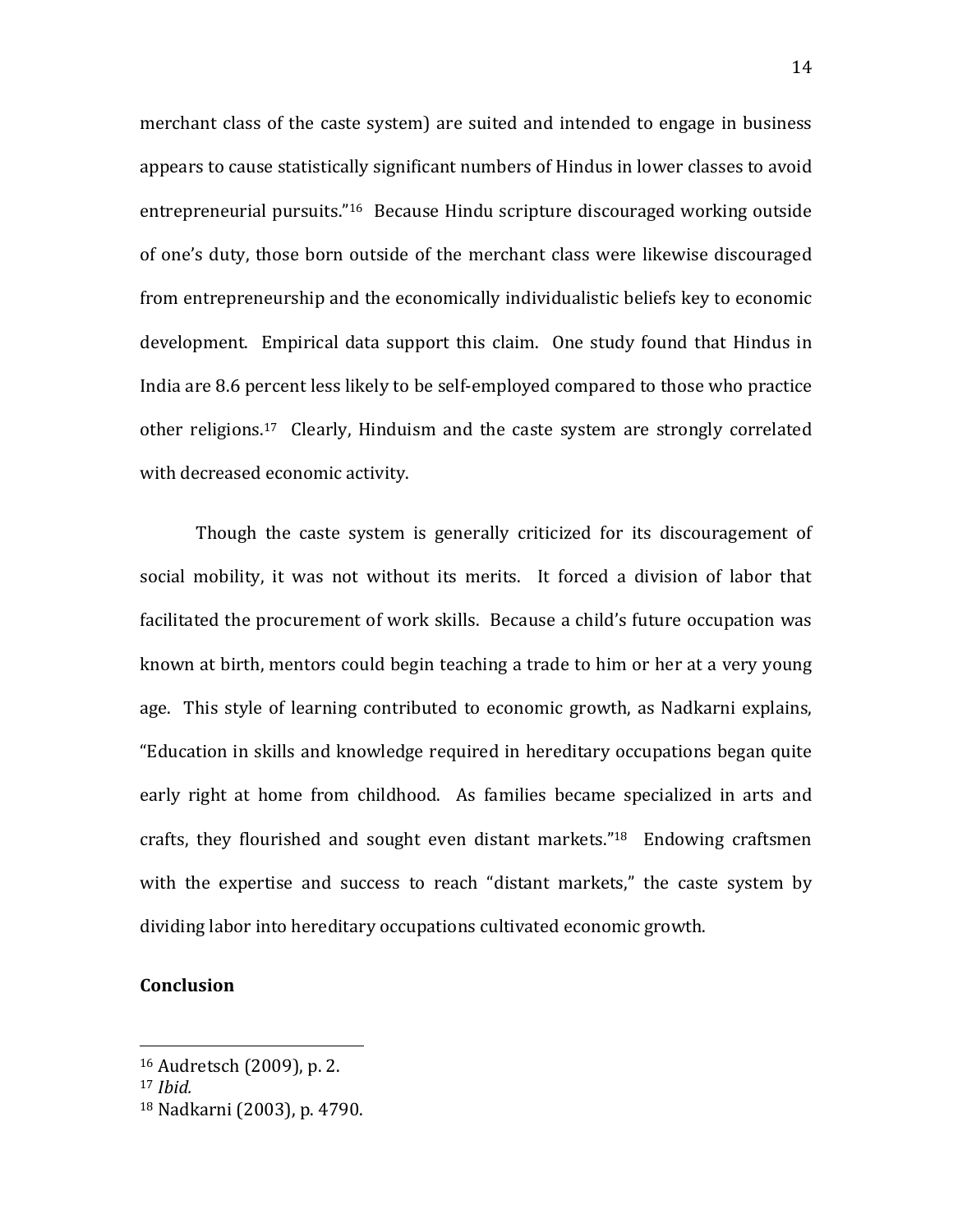This study has analyzed numerous relationships between the Hindu religion and India's economic development. In many of the cases the two are negatively correlated. It has been shown that the presence of Hindu attitudes and institutions often discourages an individualistic and rationalistic spirit necessary for socioeconomic growth. One inescapable complication remains, however. Though in the analysis the direction of causation from religion to economics logically makes sense and the empirical data support this claim, it remains nearly impossible to prove causation. Such is often the case when dealing with sociological studies, especially when examining a religion with so many disparate yet equally accepted ideas as Hinduism. Still, the relationship between the tenants of the Hindu tradition and India's secular growth is undeniable, and religious beliefs will likely continue to shape India's economic development for many years to come.

## **References**

- Agrawal, Binod C. Cultural Contours of Religion and Economics in Hindu Universe. New Delhi: National House, 1980. Print.
- Audretsch, David B., Werner Boente, and Jagannadha P. Tamvada. *Religion and Entrepreneurship.* (2007) Print.
- Audretsch, David B., and Nancy S. Meyer. *Religion, Culture, and Entrepreneurship in India.* (2009) Print.
- Darian, Jean C. "Social and Economic Factors in the Rise of Buddhism." *Sociological Analysis* 38.3 (1977): 226-38. Print.
- Dehejia, Rajeev H., and Vivek H. Dehejia. "Religion and Economic Activity in India: An Historical Perspective." *American Journal of Economics and Sociology* 52.2 (1993): 145-53. Print.

Husaini, S. A. Q. *The Economic History of India*. Vol. 1. Calcutta: Eastern, 1962. Print.